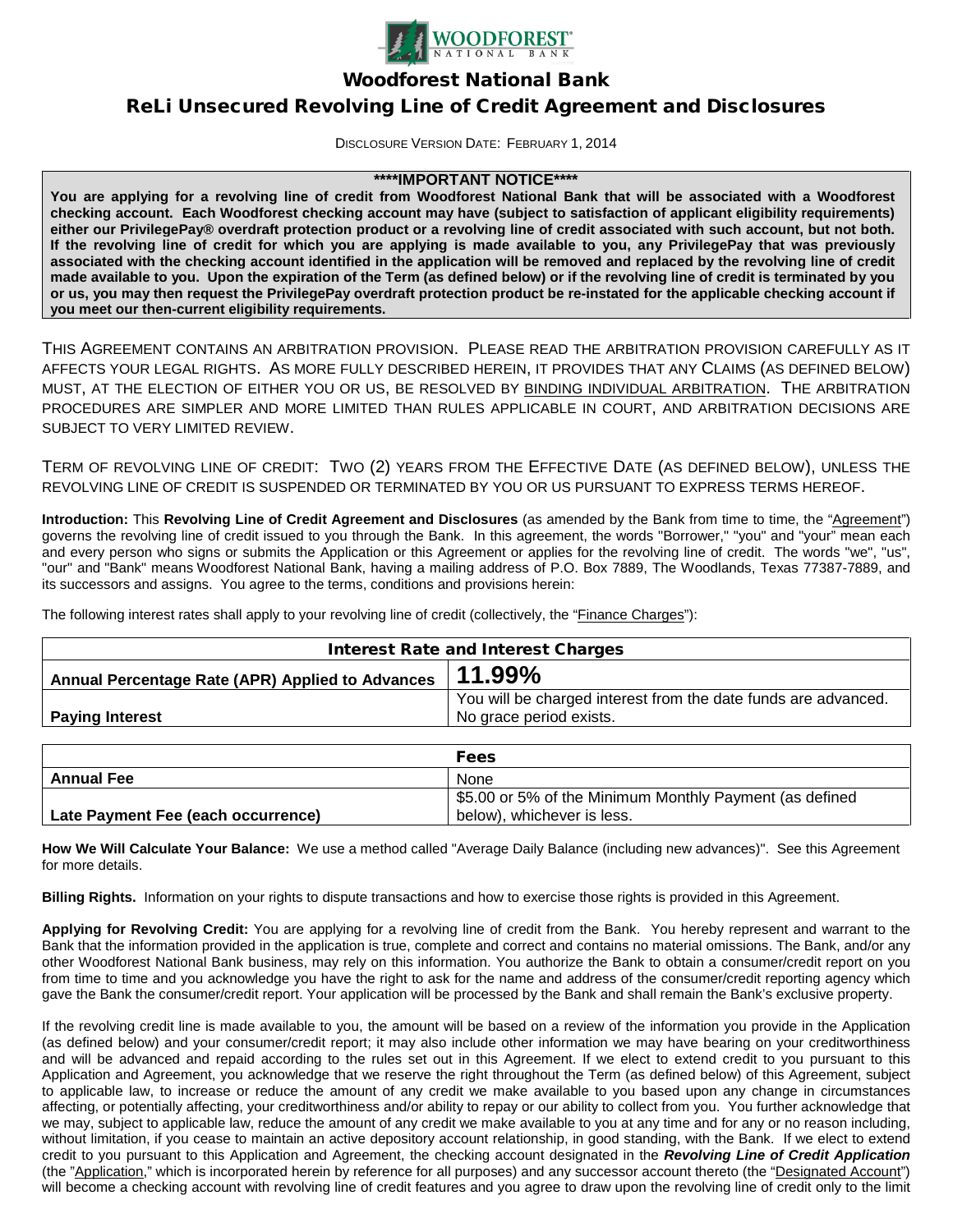made available to you.

#### **IMPORTANT LIMITATIONS ON AVAILABILITY OF REVOLVING LINE OF CREDIT:**

- 1. EFFECT OF REVOLVING LINE OF CREDIT ON PRIVILEGEPAY® OVERDRAFT PROTECTION PRODUCT: You are applying for a revolving line of credit from the Bank that will be associated with a Woodforest checking account. Each Woodforest checking account may have (subject to satisfaction of applicant eligibility requirements) either our PrivilegePay® overdraft protection product or a revolving line of credit associated with such account, but not both. If the revolving line of credit for which you are applying is made available to you, any PrivilegePay that was previously associated with the Designated Account will be removed and replaced by the revolving line of credit made available to you. Upon the expiration of the Term of the revolving line of credit or if the revolving line of credit is terminated by you or us, you may then request the PrivilegePay overdraft protection product be re-instated for the Designated Account if you satisfy our then-current eligibility requirements.
- 2. You agree that if the revolving line of credit is made available to you and you have checking accounts with us besides the Designated Account (such checking account(s) excluding the Designated Account shall be referred to as the "Additional Accounts"), such Additional Accounts may not be eligible to participate in the PrivilegePay overdraft protection product unless such Additional Accounts have at least one co-owner other than the Borrower hereunder.
- 3. **Non-availability of Revolving Line of Credit for Checking Accounts that participate in the Take Charge Program®** . A Woodforest checking account that participates in the Woodforest Take Charge Program is not eligible to obtain a revolving line of credit associated with such checking account unless, and until such time as, the checking account has been removed from the Take Charge Program and we have elected to make the revolving line of credit available to you.

**Promise to Pay:** You promise to pay the Bank the total of all credit advances made by us under the revolving line of credit, any **FINANCE CHARGES**, any applicable fees, together with all amounts, costs, and expenses for which you are responsible under this Agreement (all of the foregoing shall be collectively referred to as the "Indebtedness"). If there is more than one Borrower, each is jointly and severally liable under this Agreement for all Indebtedness. This means we can require any Borrower to pay all amounts due under this Agreement, including credit advances made to any Borrower, without first attempting to collect from any other Borrower. Each Borrower authorizes any other Borrower to request and receive credit advances and to do all other things necessary to carry out the terms of this Agreement without requiring the permission of the other Borrower. If we have to collect through probate, an attorney, bankruptcy or any other proceedings, or if we should have to sue, you agree to pay all of our court costs and attorney's fees assessed by a court.

**Credit Advances:** In order to activate your revolving line of credit on the Designated Account in excess of the available collected balance in the Designated Account, you may write a check, request a credit advance in person at any of our retail branch locations, initiate automated clearing house transactions from your Designated Account, use your Bank-issued debit card to perform transactions, or advance funds from your revolving line of credit to the Designated Account using Woodforest Online Banking; provided, no credit advance will take place to cover funds automatically transferred from the Designated Account to another Woodforest account via Account Sweep (as defined below). We will use whatever balance you have in your checking account first and then we will advance funds into your checking account in \$100 increments until we have covered the insufficient items or until you have exhausted the amount of available credit in your revolving line of credit, whichever occurs first. Any amount advanced from the revolving line of credit and into your checking account that exceeds the amount necessary to cover any transactions performed will be your new checking account balance.

**Order of Advances When Account Sweep is Present for Designated Account:** In the event the Designated Account has a revolving line of credit with available funds sufficient to pay any item(s) being presented and Account Sweep has been established using funds from another eligible Woodforest account (the "Sweep Account"), available funds from the revolving line of credit will advance first before any funds will be swept into the Designated Account from the Sweep Account. If the revolving line of credit has insufficient available funds to cover all item(s) being presented for payment, then the Account Sweep from the Sweep Account will occur first to cover the item(s), then any remaining available funds required to cover the item(s) will be advanced from the revolving line of credit. For purposes hereof, "Account Sweep" refers generally to the Bank product that allows you to protect an account against overdraft and insufficient item fees by transferring available funds from another Bank account when needed.

**NOTICE: The revolving line of credit available funds are not included or displayed in your checking account available balance at ATM's, the Teller Line, Online Banking, our Telephone Banking System, or on Email Notifications. Nevertheless, transactions completed using an ATM, at the Teller Line, and on Online Banking will continue to use your revolving line of credit available funds to approve transactions.**

**Computing the Finance Charges:** The day an advance is added to your account, **FINANCE CHARGES** begin to accrue. Accordingly, no grace period exists. But, only the portion of your revolving line of credit that is actually advanced will be charged. This is the method by which **FINANCE CHARGES** will be computed. We calculate the **FINANCE CHARGE** on your account by applying the periodic rate to the **AVERAGE DAILY BALANCE** of your account including current transactions. To get the **AVERAGE DAILY BALANCE,** we start with the beginning balance of your account each day, add any new advances posted to your account, and subtract any payments, credits and unpaid **FINANCE CHARGES.** This gives us the daily balance. Then, we add up all the daily balances for the billing cycle and divide the total by the number of days in the billing cycle. This will give us the **AVERAGE DAILY BALANCE**. Any portion of the **AVERAGE DAILY BALANCE** will be multiplied by a periodic rate of **0.9992%**, which is the monthly **FINANCE CHARGE** for the billing period, for an **ANNUAL PERCENTAGE RATE** OF **11.99%**. The billing period is the same as the period covered by a monthly bank statement for your Designated Account.

**Monthly Statement:** Each month's checking account statement relating to the Designated Account will reflect the activity in your revolving line of credit including minimum payment due and the due date for the current billing period.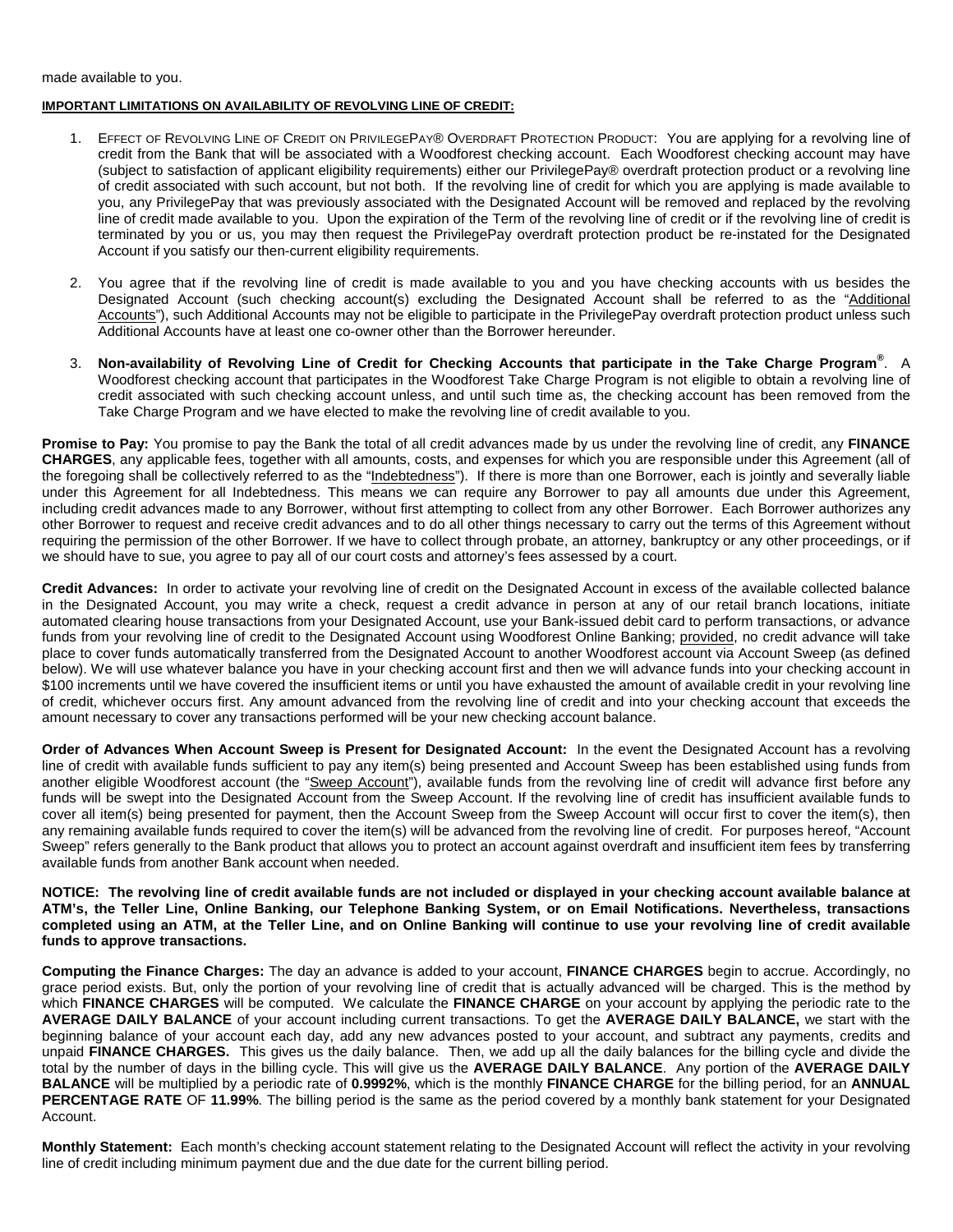**Payments:** You will have a minimum monthly payment equal to the greater of 1) \$25.00 or 2) 5% of your outstanding Indebtedness (the "Minimum Monthly Payment"). If you owe \$25.00 or less, we will debit the Designated Account on the payment due date for the total amount of Indebtedness owed unless payment has already been made for that billing period by one of the methods listed below. If you owe more than \$25.00, we will debit the Designated Account on the payment due date in the amount of the Minimum Monthly Payment unless such payment has already been made for that billing period by one of the methods listed below. You hereby authorize us to post (i) debits to the Designated Account to satisfy the Minimum Monthly Payment and to correct clerical or administrative errors, and (ii) credits to the Designated Account if we deem it necessary. Your payment is due on the eighteenth  $(18<sup>th</sup>)$  calendar day following the end of each period covered by the monthly bank statement for the Designated Account.

Any payments not directly debited by the Bank should be made as follows:

**Mail your payment to:** Woodforest National Bank P.O. Box 7889 The Woodlands, TX 77387

#### **Other Acceptable Payment Methods:**

- Contact customer service
- Electronic Funds Transfer
- Money Order
- Other Instruments in U.S. dollars

**Late Payment Fees; Effect of Late Payment:** If we do not receive a payment from you for any given billing period in an amount at least equal to the Minimum Monthly Payment within ten (10) days (including Sundays and holidays) after the applicable payment due date (each a "Missed Payment"), you will be charged a late payment fee equal to the lesser of (i) five dollars (\$5.00), or (ii) five percent (5%) of the Minimum Monthly Payment that was not made or timely made. Such late payment fees will be assessed for each billing period during the Term in which a Missed Payment occurs. Notwithstanding anything in this Agreement to the contrary, upon the occurrence of a Missed Payment, you will no longer have the right to obtain credit advances under the revolving line of credit until you remit payment to us for such Missed Payment(s).

**Right of Offset:** To the extent permitted by applicable law, we reserve the right of offset in all of your accounts with us (whether checking, savings, or some other account), including without limitation, all accounts you may open in the future.

**Term:** The revolving line of credit will begin as of the date we notify you that you have satisfied all of our eligibility and underwriting requirements and the revolving line of credit is made available to you (the "Effective Date"). Commencing on the Effective Date, you may obtain credit advances up to the amount of credit made available to you for a period of two (2) years thereafter (the "Term"), unless this Agreement and/or the revolving line of credit is suspended or terminated by you or us prior to the expiration of the Term pursuant to the express terms hereof. Upon the expiration of the Term, you will no longer have the right to obtain credit advances under the revolving line of credit and you must repay all Indebtedness owing by you to us pursuant to the terms and conditions hereof.

**Suspension or Termination for Default:** If (i) you fail to comply with any term, condition, or provision of this Agreement, (ii) you do not make a payment when due or if we in good faith become doubtful of your ability to repay, (iii) any representation or statement made or furnished to the Bank by, or on behalf of, you under the Application and/or this Agreement is false or misleading in any material respect, either now or at the time made or furnished, (iv) you die, become insolvent, or file a petition in bankruptcy or similar proceedings or are adjudged bankrupt, and/or (v) this Agreement is terminated by us or you as expressly provided in this Agreement (each of the foregoing shall individually and collectively be referred to as a "Default"), then we may at any time thereafter either (in our sole and absolute discretion) (a) suspend your revolving line of credit (and its revolving features) pending a review of your eligibility for creditworthiness and ability to repay the revolving line of credit account and/or the amounts made available to you thereunder, or (b) terminate this Agreement and the revolving line of credit. If we elect to perform a review of your revolving line of credit, we may adjust the amount of credit we make available to you under the revolving line of credit (the "Adjusted Available Credit Limit") and, in the event we reduce the amount of credit available to you, we may require you to promptly repay any outstanding amounts in excess of the Adjusted Available Credit Limit. Alternatively, we may elect to terminate this Agreement and your revolving line of credit. If we elect to terminate this Agreement and your revolving line of credit, we may either (in our sole and absolute discretion) (a) require you to make monthly payments in an amount sufficient to repay all Indebtedness over a term to be determined by us, or (b) terminate the revolving line of credit, in which case the Indebtedness that you owe will be due immediately and payable in full. We may hire an attorney to help collect the Indebtedness subject of this Agreement if you do not pay when due, and you agree to pay all of our court costs and attorney's fees assessed by a court. Notwithstanding anything in this Agreement to the contrary but subject to applicable law, we may terminate this Agreement or revoke your right to use your revolving line of credit, along with your right to future advances, at any time and for any or no reason including, without limitation, if you cease to maintain an active depository account relationship, in good standing, with the Bank.

**Termination by you:** To terminate the revolving line of credit prior to the expiration of the Term, you must send a written request to Woodforest National Bank, P.O. Box 7889, The Woodlands, TX 77387-7889. Despite termination, your obligations under this Agreement will remain in force and effect until you have paid us all amounts due under this Agreement. Notwithstanding the foregoing, any request by you to terminate this Agreement or the revolving line of credit will be effective only after we have had a reasonable opportunity to act on such request.

**Effect of Termination:** The termination of this Agreement, whether initiated by us or you, will not affect any of our rights or your obligations under this Agreement, including without limitation, your obligation to repay any amounts you owe us according to the terms of this Agreement, and any amendments made to this Agreement, which have arisen before the effective date of the termination of this Agreement, even if we allow an advance to be processed or posted with your Designated Account after this Agreement has been terminated.

**Changes to this Agreement:** You agree that we may, in our sole discretion from time to time but subject to applicable law, change any of the terms, conditions, and/or provisions of, or add new terms, conditions, or provisions to, this Agreement relating to your revolving line of credit (including, without limitation, increasing any rate of **FINANCE CHARGE**, increasing or adding fees or charges (including annual fees), changing the method of computing balances subject to **FINANCE CHARGE**, changing your credit limit or changing the date upon which any FINANCE CHARGES begin to accrue) by giving notice to you in accordance with applicable law. Subject to applicable law, any such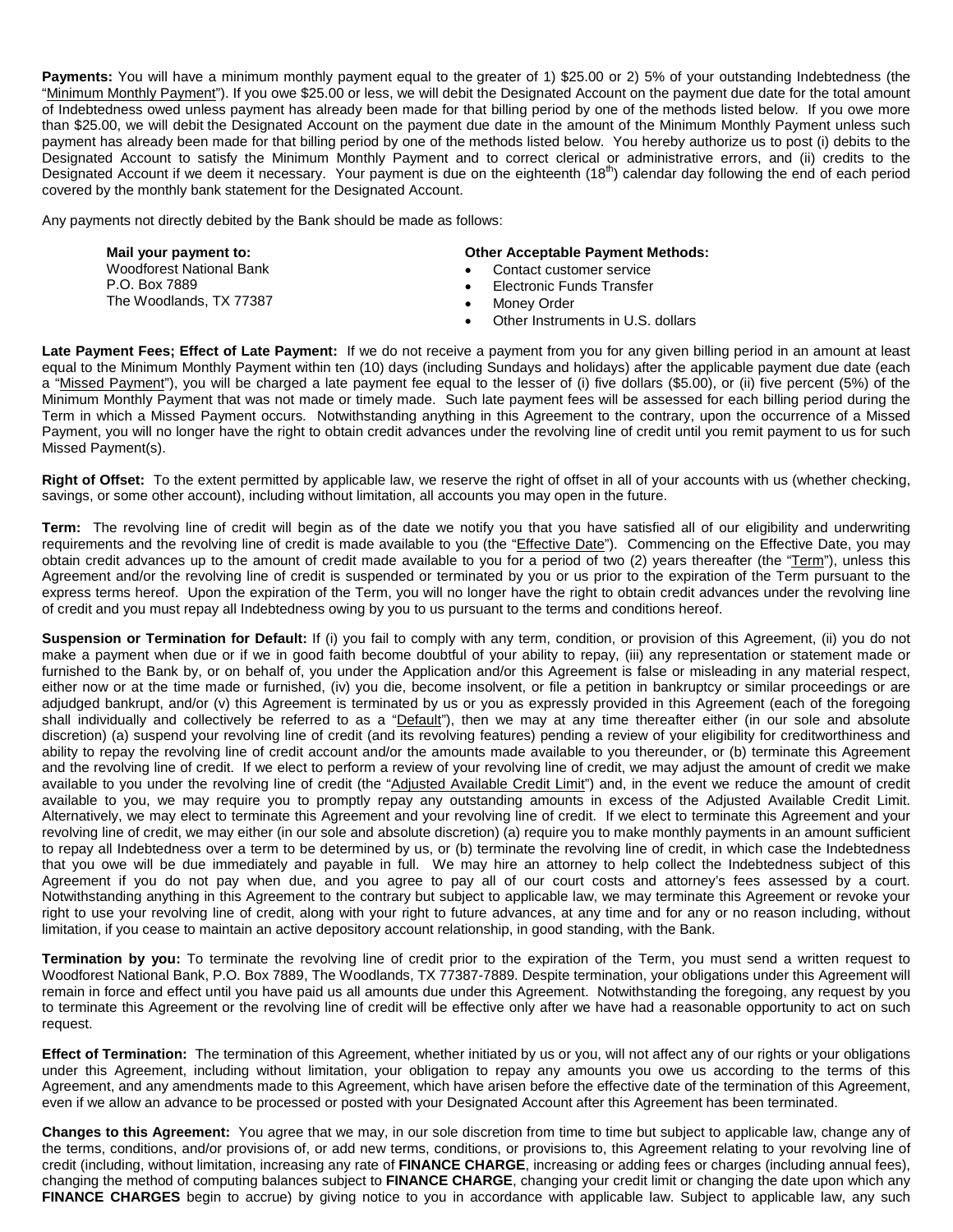changes will apply to your outstanding balance of the revolving line of credit on the effective date of the change and to any future balances created after that date. You will be deemed to accept all such changes accompanying the notice if you do not send us a notice to the contrary in a timely manner. In the event that you reject any changes to this Agreement, we may terminate this Agreement and your ability to make advances from the revolving line of credit and you will be obligated to repay us all Indebtedness as provided herein. No change to any term of this Agreement will affect your obligation to pay all Indebtedness owing under this Agreement.

**Waiver of Rights:** Except as may be prohibited by law or regulation, you agree to waive any right you may have for us to: act promptly in bringing any action(s) against you (known as diligence); demand payments of amounts due (known as presentment); notify you of the acceleration of any Indebtedness by us; obtain an official certification of non-payment (known as protest); and to give notice that amounts due will not be paid (known as notice of dishonor or notice of default and non-payment).

**Delay in Enforcement:** We may at any time and in our sole discretion delay or waive enforcing any of our rights or remedies under this Agreement or under applicable law without losing any of those or any other rights or remedies. Even if we do not enforce our rights or remedies at any one time, we may enforce them at a later date. For example, we may accept late payments or payments that are marked "payment in full" or with other restrictive endorsements without losing any of our rights under this Agreement.

Severability: If any provision of this Agreement is deemed to be void or unenforceable by a court of competent jurisdiction, any governmental agency, or an arbitrator, that provision will continue to be enforceable to the extent permitted by that court, agency, or arbitrator, and the remainder of that provision will no longer be considered as part of this Agreement. All other provisions of this Agreement will, however, remain in full force and effect.

**Governing Law:** This Agreement is entered into between you and us in the State of Texas, and your revolving line of credit and this Agreement, and any claim, dispute or controversy arising from or relating to your revolving line of credit or this Agreement, whether based in contract, tort, fraud or otherwise, is governed by, and construed in accordance with, the laws of the State of Texas and applicable federal laws and regulations, without regard to Texas' conflict of laws principles or your place of residence. The legality, enforceability and interpretation of this Agreement and the amounts contracted for under the Agreement also are governed by Texas law and all amounts granted under this Agreement are extended from the State of Texas.

## **IT IS NOT THE INTENTION OF THE PARTIES THAT ANYTHING IN THIS AGREEMENT SHOULD RESULT IN THE ASSESSMENT OF INTEREST, FEES OR CHARGES IN EXCESS OF THOSE PERMITTED BY APPLICABLE LAW. IF ANY INTEREST, FEE OR CHARGE ASSESSED UNDER THIS AGREEMENT IS FINALLY DETERMINED TO BE IN EXCESS OF THAT PERMITTED BY APPLICABLE LAW, THE EXCESS AMOUNT WILL BE APPLIED TO REDUCE THE OUTSTANDING BALANCE IN YOUR ACCOUNT OR, IF THERE IS NO OUTSTANDING BALANCE, WILL BE REFUNDED TO YOU.**

**Entire Agreement:** You acknowledge that this Agreement (including the Application), as expressly amended by us in writing from time to time, is the entire agreement between you and us relating to the revolving line of credit and the subject matter hereof and supersedes, and may not be contradicted by, evidence of any prior or contemporaneous written or oral communications and understandings between you and us concerning the revolving line of credit, except pursuant to such written amendments to the Agreement issued by us from time to time. You agree to accept an electronic duplicate or digital image of the Application and this Agreement as a true and correct original and admissible as best evidence to the extent permitted by applicable law, or a court or arbitrator with proper jurisdiction. Notwithstanding the foregoing, you acknowledge that except as provided herein, nothing in this Agreement is intended to supersede, amend, replace, or contradict any terms, conditions, and/or provisions applicable to (i) the Designated Account, or (ii) any other written agreement between you and us, whether now existing or hereafter arising.

**Miscellaneous:** You may not sell, assign or transfer the revolving line of credit or any of your rights and/or obligations under this Agreement and any such action by you shall be void *ab initio*. We may, however, sell, assign or transfer your account, the revolving line of credit, or any balance due thereunder, and our rights and obligations under this Agreement to another bank, company, or person without prior notice to, or consent by, you, which notice or consent is hereby waived. That transferee or assignee will take our place in this Agreement.

**Arbitration:** As used solely in this provision (Arbitration), the terms "we" and "us" will for all purposes mean the Bank and its successors and assigns, and their respective independent contractors, agents, employees, directors, officers, and representatives.

You and we each agree that any Claim (as defined below) that you or we elect to be arbitrated through binding arbitration under this provision will be arbitrated instead of litigated in court under the circumstances and procedures set forth below, even if a lawsuit has already been initiated with respect to that Claim or a related or different Claim. The term "Claim" (a) means any claim, dispute or controversy between you and us arising from or relating to the revolving line of credit, the Indebtedness, this Agreement, any prior related agreement that you may have had with us, and the validity, enforceability or scope of this provision, and (b) includes claims of every kind and nature, including but not limited to initial claims, counterclaims, cross-claims and third-party claims and claims based upon contract, tort, fraud and other intentional torts, statute, common law and equity. The term Claim is to be given the broadest possible meaning and includes, by way of example and without limitation, any claim, dispute or controversy that arises from or relates to (i) the revolving line of credit subject of the Agreement or any prior agreement or any balances on the revolving line of credit, (ii) advertisements, promotions or oral or written statements related to the revolving line of credit or the terms of financing and (iii) your use of the revolving line of credit.

Upon the election by you or us of arbitration, any Claim(s) will be resolved pursuant to this arbitration provision and the applicable consumer rules and procedures (collectively, the "Rules and Procedures") of the American Arbitration Association ("AAA"), who shall serve as the arbitration administrator, in effect at the time the Claim(s) is/are filed. If for any reason the AAA is unable or unwilling, or ceases, to serve as arbitration administrator, another nationally recognized arbitration organization utilizing similar rules and procedures will be substituted by us. With respect to any Claims covered by this provision for which neither party has elected arbitration for a particular Claim, a party who has asserted a Claim in a lawsuit in court may still elect arbitration with respect to any Claim subsequently asserted in that lawsuit by any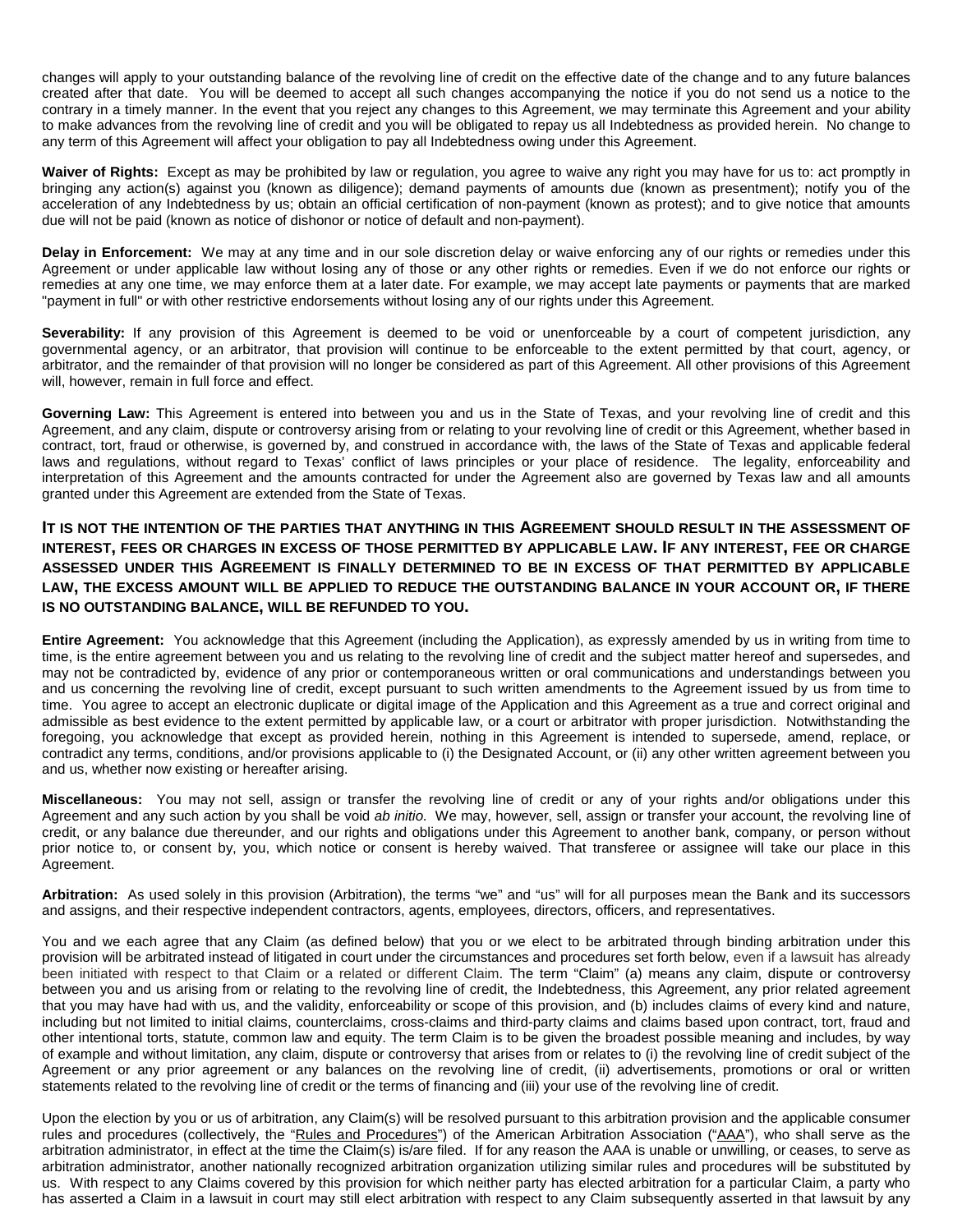other party or parties. You may obtain copies of the current rules, forms, and instructions for initiating an arbitration with the AAA by contacting the AAA as follows: on the web at www.adr.org or by writing to AAA at 1633 Broadway, 10th Floor, New York, NY 10019. This provision expressly delegates all decisions regarding the enforceability (including, but not limited to, challenges based on unconscionability, public policy, vindication of rights, or otherwise) to the arbitrator.

IF ARBITRATION IS CHOSEN BY ANY PARTY WITH RESPECT TO ANY CLAIM, NEITHER YOU NOR WE WILL HAVE THE RIGHT TO LITIGATE THAT CLAIM IN COURT OR HAVE A JURY TRIAL ON THAT CLAIM, OR TO ENGAGE IN PRE-ARBITRATION DISCOVERY EXCEPT AS PROVIDED FOR IN THE RULES AND PROCEDURES OF THE AAA. **FURTHER, YOU WILL NOT HAVE THE RIGHT TO PARTICIPATE AS A REPRESENTATIVE OR MEMBER OF ANY CLASS OF CLAIMANTS PERTAINING TO ANY CLAIM SUBJECT TO ARBITRATION.** EXCEPT AS SET FORTH BELOW, THE ARBITRATOR'S DECISION WILL BE FINAL AND BINDING. NOTE THAT OTHER RIGHTS THAT YOU WOULD HAVE IF YOU WENT TO COURT MAY ALSO NOT BE AVAILABLE IN ARBITRATION.

Notwithstanding anything in this Agreement to the contrary, you and us agree not to invoke the right to arbitrate any Claims you bring in small claims court or an equivalent court so long as such Claim(s) is/are pending only in that court and brought and maintained only on an individual basis by you. Moreover, this arbitration provision does not limit or constrain our right to interplead funds in the event of claims by several parties.

**There will be no authority for any Claims to be arbitrated on a class action basis.** Any arbitration hearing that you attend will take place in the county or federal judicial district in which you reside, or by telephone, or at such other reasonably convenient location as agreed by the parties. At your written request, we will temporarily advance up to \$500 towards the filing, administrative and/or hearing fees for any Claim that you may file against us after you have paid an amount equivalent to the fee, if any, for filing such a Claim in state or federal court (whichever is less) in the judicial district in which you reside. At the conclusion of the arbitration, the arbitrator will decide who will ultimately be responsible for paying the filing, administrative and/or hearing fees in connection with the arbitration. Furthermore, at the conclusion of the arbitration, the prevailing party shall recover its reasonable attorney's fees, costs and expert witness fees from the non-prevailing party; provided, that in the event that we are the prevailing party, we agree not to seek such an award or claim such fees unless (i) the substance of your Claims or the relief sought by you is deemed by the arbitrator to be frivolous or brought for an improper purpose (as measured by the standards set forth in Federal Rule of Civil Procedure 11(b)), and/or (ii) the aggregate amount of your Claims in the arbitration exceeded \$75,000.00.

This provision is made pursuant to a transaction involving interstate commerce and will be governed by the Federal Arbitration Act ("FAA"), 9 U.S.C. §§ 1 et seq., as amended. The arbitrator will apply applicable substantive law consistent with the FAA and applicable statutes of limitations and will honor claims of privilege recognized at law. The arbitrator shall be empowered to grant whatever relief would be available in court under law or in equity. Judgment upon the award rendered by the arbitrator may be entered in any court having jurisdiction. The arbitrator's decision will be final and binding, except for any right of appeal provided by the FAA and except that, if the amount in controversy exceeds \$100,000, any party can appeal the award to a three-arbitrator panel administered by the AAA, which will reconsider *de novo* any aspect of the initial award requested by the appealing party. The decision of the panel will be by majority vote. The costs of such an appeal will be borne by the appealing party regardless of the outcome of the appeal.

This provision will survive termination of the revolving line of credit and/or this Agreement, as well as the repayment of all outstanding amounts incurred in connection with this Agreement. If any portion of this provision is deemed invalid or unenforceable under any law or statute consistent with the FAA, it will not invalidate the remaining portions of this arbitration provision or the Agreement; provided, however, if the limitations on class actions are struck in a proceeding brought on a class basis, without impairing the right to appeal such decision, this entire arbitration provision (other than this proviso) shall be null and void in such proceeding. In the event of a conflict or inconsistency between the Rules and Procedures of the AAA and this arbitration provision, this provision will govern. If a third party seeks to, or a court allows a third party to, represent either party on a class basis with respect to any Claims, either party shall continue to have the right to enforce individual arbitration of those Claims under this Agreement.

**Billing Error Rights:** This notice contains important information about your rights and our responsibilities under the Fair Credit Reporting Act.

**Notify us in case of errors or questions about your bill:** If you think your bill is wrong, or if you need more information about a transaction on your bill, write to us at: Woodforest National Bank, P.O*.* Box 7889, The Woodlands, Texas 77387-7889.

Please write to us as soon as possible. We must hear from you no later than sixty (60) days after we sent you the first bill on which the error or problem appeared. You can telephone us, but doing so will not preserve your rights.

In your letter, give us the following information:

- Your name and account number
- The dollar amount of the suspected error
- Describe the error and explain why you believe there is an error. If you need more information, describe the item you are unsure about.

If you have authorized us to pay your bill automatically from your Woodforest savings or checking account, you can stop the payment on any amount you think is incorrect. To stop the payment, your notice must reach us three (3) business days before the automatic payment is scheduled to occur.

### **Your rights and our responsibilities after we receive your written notice:**

We must acknowledge your letter within thirty (30) days, unless we have corrected the error by then. Within ninety (90) days, we must either correct the error or explain why we believe the bill was correct.